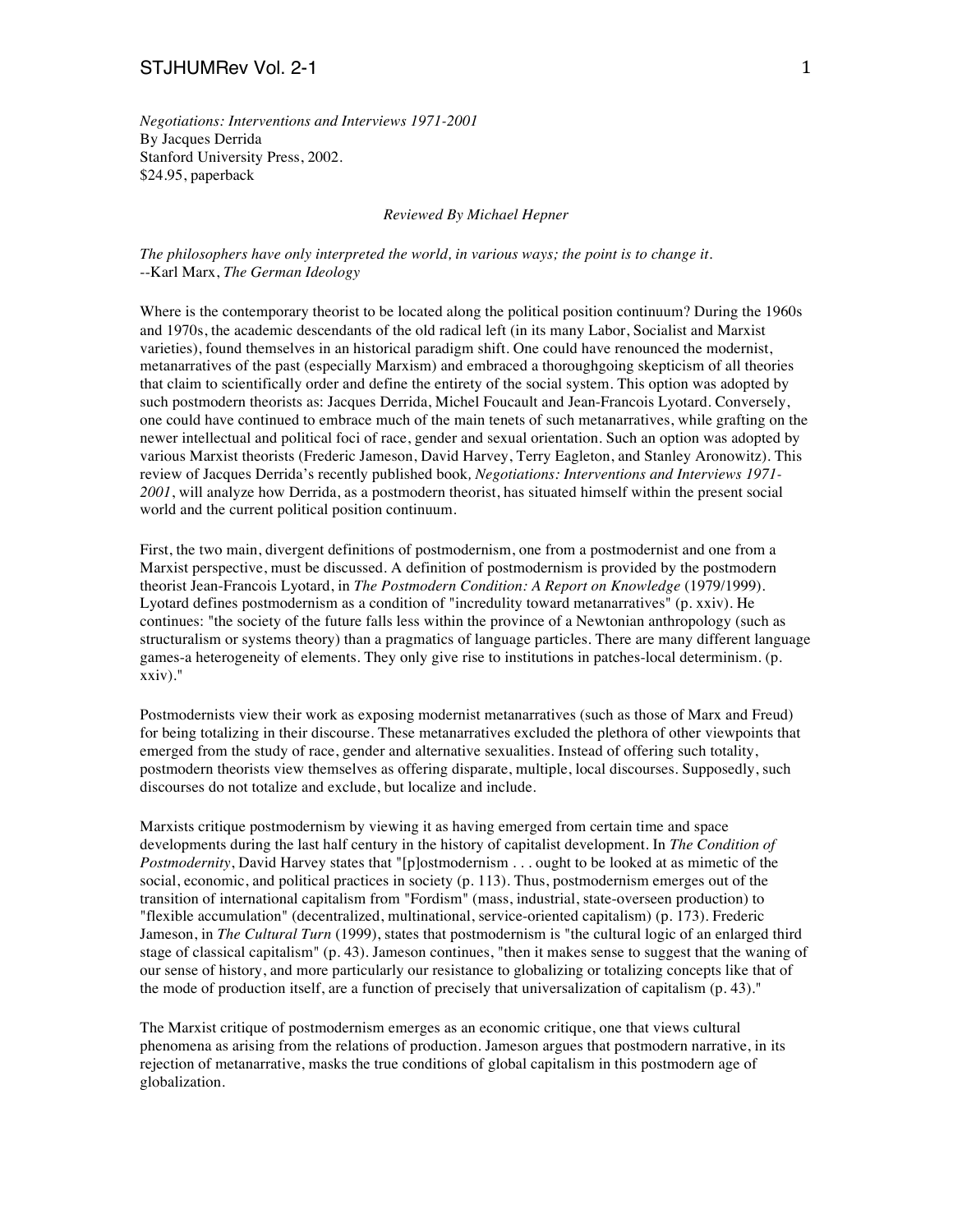Derrida's *Negotiations* is a diverse collection of various discussions and interviews all dealing, in some way or another, with the concept of negotiation. Derrida discusses the academy itself, multiple political causes, and his intellectual history. My focus here will be on the book's dealings with the theoretical concept of negotiation. Derrida's discussion of the word is important, since the concept of negotiation was chosen to be the unifying theme of *Negotiations.* Derrida opens the book by unpacking the surface meaning of negotiation itself, defining the word negotiation as being "neg-otium, not-ease, not-quiet - . . . no leisure" (p. 11). The discussion of the word negotiation continues as Derrida must "*negotiate* its usage" (p. 12). He continues:"I appropriated the etymology for this new writing (ethical or political). Un-leisure is the impossibility of stopping, of settling in a position. Whether on wants it or not, one is always working in the mobility between several positions, stations, places, between which a shuttle is needed. The first image that comes to me when one speaks of negotiations is that of the shuttle, *la navette*, and what the word conveys of to-and-fro between two positions, two places, two choices. One must always go from one to the other, and for me negotiation is the impossibility of establishing oneself anywhere (p. 12)."

Derrida further elaborates: "Thus, when I think negotiation, I think of this fatigue, of this without-rest, this enervating mobility preventing one from ever stopping. If you would like to translate this philosophically, the impossibility of stopping, this means: no thesis, no position, no theme, no station, no substance, no stability, a perpetual suspension, a suspension without rest (p. 13)."

My first reaction to these passages was extremely negative. I originally thought that such a postmodern idea of negotiation involves not the negotiation of theory into praxis, as Marxists desire, but instead the utter impossibility of deciding, "settling," on a particular theory or position, ignoring the question of how to translate theory into a specific praxis. Following again from my original view, Derrida asks us to imbibe the postmodern "metanarrative" of indecision, "mobility," or positively coded indecision. This postmodern shuttle must keep one safe during the infinite, postmodern process of negotiation. One does not negotiate by translating "not-ease" into ease, or "un-leisure" into leisure, eventually leading to a liberatory destination. Rather, one must become indefinite and indifferent, a permanent traveler on the shuttle that has no final destination, but never runs out of fuel.

Well, enough said. Not quite. Derrida's manuscript is replete with surprises and this review is by no means exhaustive or total. Instead, like a postmodern jigsaw puzzle, all the pieces resist coming together unless one looks at the picture with new eyes. What Marxists chastise, the postmodern left's desire to expel all metanarrative, including Marxism, can be viewed by some as an overreaction, on the side of the postmodernists, to the ways in which Marx was misinterpreted by Marxist-Leninism. Derrida recalls his early experiences: "I was anti-Stalinist. I already had an image of the French Communist Party, and especially the Soviet Union, that seemed incompatible with, let's say, the democratic left to which I have always wished to remain loyal" (p. 163). Hence, it is perhaps not a coincidence that postmodernism derived from the non-Marxist, French intellectual left. The fundamental question to be answered is if postmodernism is an intellectual overreaction (contra Harvey and Jameson) to the totality and repression that was expressed through such metanarratives like Marxist-Leninism. Or, conversely, and even more radically, did such a negative experience among French intellectuals in the 1960s and 1970s with how Marx was interpreted, lead to the correct discovery that the problem with metanarratives was not in their misinterpretation (as many contemporary Marxists believe)? Is the problem deeper than just that Marx should be purged of his more deterministic theory and on the whole be accepted?

Postmodernists are just as radical as their fellow Marxist, leftist academics. Their postmodern radicalism is located in the following two correct realizations: (1) *all metanarratives*, including those of Marx himself, are idealist and totalizing and (2) one must endorse Leftist, Social-Democratic politics as a practical negotiation in the everyday world. Has Derrida embraced negotiation for its practical postmodern definition, "the impossibility of stopping, this means: no thesis, no position, no theme, no station, no substance, no stability" (p.13)? This "no position" can easily be misinterpreted as meaning no political stance; such is the contemporary Marxist misdefinition. In conclusion though, maybe the postmodernists are correct; Marx's theoretical paradigm (and all "modernisms") *are* the problem. The severe postmodern overreach, in my view, is that they in their theoretical structures, sidestep critiquing metafactions and the metastructure of society, while also failing to provide radical alternatives that move beyond the false telos